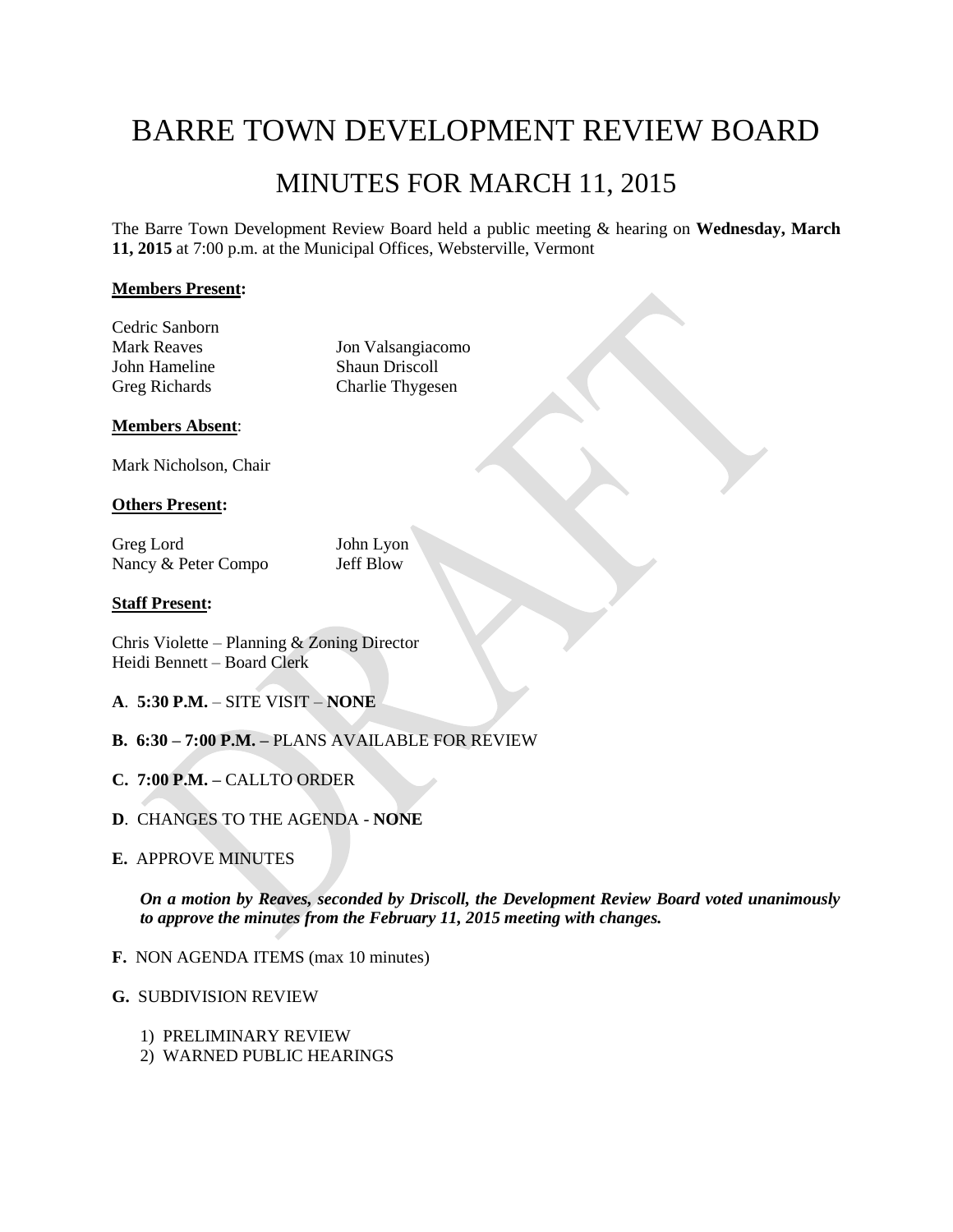# **APPLICANT: WILKINS ENTERPRISES, INC**

### **Request by Wilkins Enterprises, Inc. for a 2-lot merger for properties located at 663 and 647 South Barre Rd; Parcel ID's 026/005.00 & 026/006.00; Zoned: Highway Commercial; P-15000002/3**

Consultant: Richard W. Bell Land Surveying, Inc.

Date: March 6, 2015

# **STAFF REPORT/REVIEW COMMENTS FROM CHRIS VIOLETTE, PLANNING OFFICER**

This is a warned public hearing for the purpose of merging two existing contiguous lots into one lot. The subject parcels are located along South Barre Road just beyond Laroche Towing. The zoning in this area is highway commercial with minimum lot size of 1 acre and 200 feet of road frontage. The character of the area is mostly commercial on medium sized lots with residential nearby as well.

The applicant currently owns or has interest in three parcels of land along South Barre Road adjacent to each other. One parcel, 026/005.00 is 1.64 acres in size and is owned by Wilkins Harley Davidson, Inc. To the South is parcel 005/133.03 which is 1 acre is size and is home to Vermont Quick Lube. To the North, parcel 005/006.00 is 1.65 acres and was recently purchased by Wilkin Enterprises, Inc. and was formerly home to a pet supply store. The parcels subject to this request are 026/005.00, the Harley lot and 026/006.00 the former pet supply store.

The proposed merger consist of taking the Harley lot of 1.64 acres and merging it with the pet store lot of 1.65 to create one lot of 3.29 acres. Combined the lots will have around 600 feet of road frontage. Both lots are currently served by municipal water and sewer. Each lot has independent access to South Barre Road (VT Rt. 14).

This merger application is one of two on the same agenda. The combined parcel will be reviewed for site plan approval which ultimately will turn the former pet supply property into parking for the Harley property.

Plans appear to be mostly acceptable. I would like to show South Barre Road as the name of the road either instead of Vermont Route 14 or in addition to it. The applicant will have to complete the merger by creating a merger deed under common ownership. A copy of the proposed deed should be available before final approval is granted. These lots were subject to previous subdivisions and or boundary line adjustments each of which appear to be indicated on the plans. I'm not sure why previous BLA's where property lines have long since been abandoned need to be shown on the plans.

# **SUMMARY OF RECOMMENDATIONS & CONDITIONS:**

I recommend approval of this request subject to the following proposed conditions:

- 1. Final plans shall reflect the road as being South Barre Road.
- 2. Remove reference to previous abandoned lines. Only show the one currently separating the two subject parcels.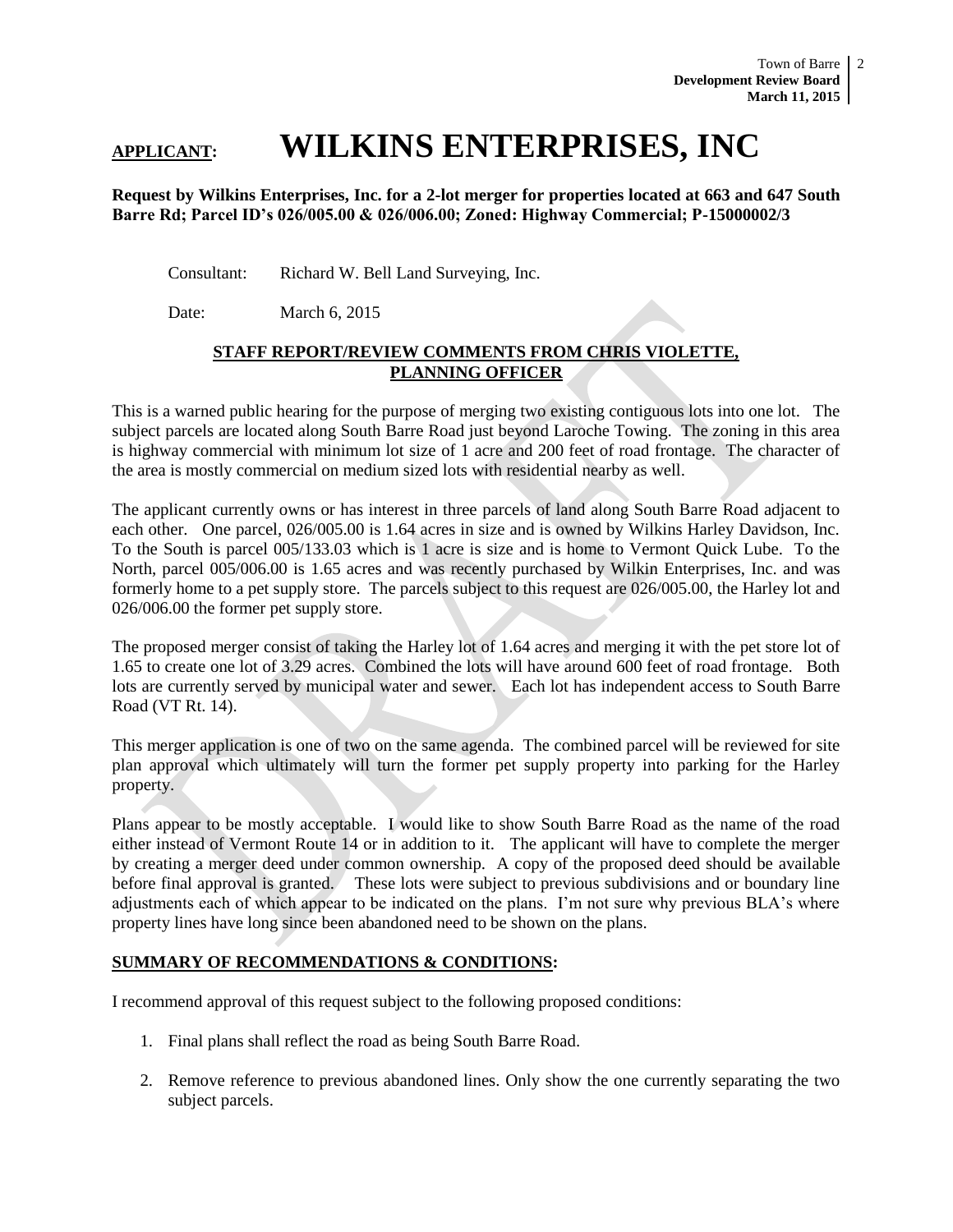- 3. A merger deed clearing indicating that the subject parcels are now one undivided parcel needs to be recorded in the land records of the Town of Barre within 90 days of approval.
- 4. One (1) (18" x 24") recording plat must be submitted to the Planning office for filing in the Town of Barre land records in accordance with Barre Town subdivision regulation and state statute within 180-days of approval.
- 5. Three (3) sets (24" x 36") paper copies of the final approved plan must be submitted to the Planning Office within 30-days of approval unless a request to extend is made and approved by staff.
- 6. An electronic copy of the final plan shall be submitted to the Planning Office within 30-days of approval unless a request to extend is made and approved by staff.
- 7. No changes to the approved plan can be made unless first reviewed by either the Town Planning Officer, or the Town Engineer for a determination of significance. If it is determined that an proposed change is significant, the plan will be required to go back before the Development Review Board for approval of the proposed change.
- 8. Failure to comply with any conditions as stated herein, could lead to nullification of this subdivision.

#### **ADDITIONAL COMMENTS:**

CV gave a summary of this merger.

Greg Lord provided no further testimony.

# **MOTION & RECOMMENDATION:**

*On a motion by Reaves, seconded by Driscoll, the Development Review Board voted to approve the request by Wilkins Enterprises, Inc. for a 2-lot merger for properties located at 663 and 647 South Barre Rd; Parcel ID's 026/005.00 & 026/006.00; Zoned: Highway Commercial; P-15000002/3; Approval is subject to conditions 1 – 8.* 

#### **DISCUSSION:**

CONDITIONS Yes X No MOTION BY: REAVES SECOND BY: DRISCOLL

# **ROLL CALL:**

Mark Nicholson ABSENT Charles Thygesen, Sr. <u>YES</u> Jon Valsangiacomo YES Cedric Sanborn \_YES Shaun Driscoll \_YES Mark Reaves YES Greg Richards YES \*Jim Fecteau  $*$ John Hameline YES

*\*Alternate Development Review Board Members*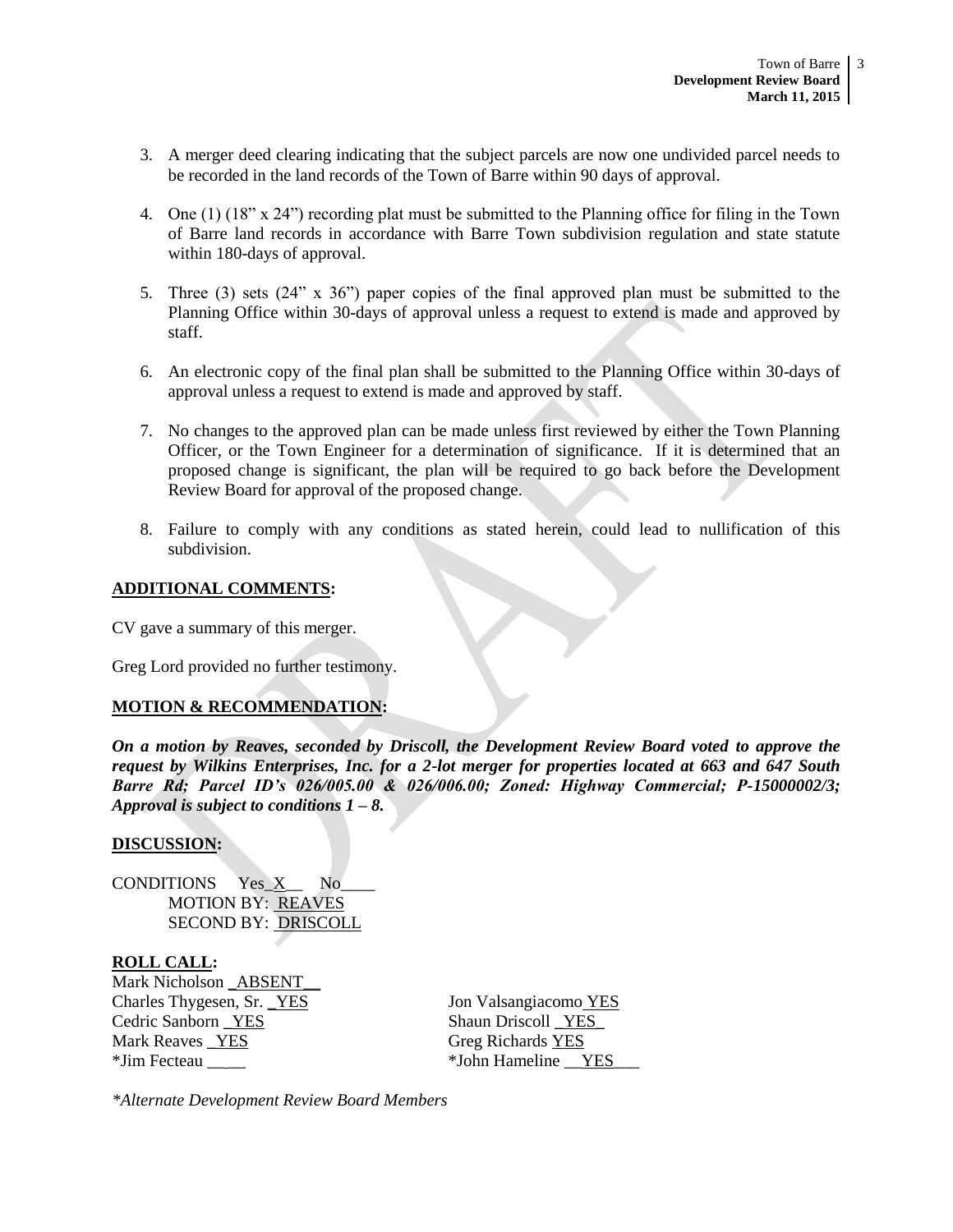#### 3) CONCEPTUAL REVIEW

#### **H.** SITE PLAN REVIEW

- 1) PRELIMINARY REVIEW
- 2) WARNED PUBLIC HEARINGS

# **APPLICANT: WILKINS ENTERPRISES, INC**

**Request by Wilkins Enterprises, Inc. for major site plan review for the proposed construction of a 6120 sf (51' x 120') addition to an existing commercial building, with parking lot expansion, drainage and landscaping on property located at 663 South Barre Rd; Parcel ID 026/005.00; Zoned: Highway Commercial; SP-15000001.**

Consultant: EF Wall

Date: March 6, 2015

# **STAFF REPORT/REVIEW COMMENTS FROM CHRIS VIOLETTE, PLANNING OFFICER**

This is the first of two warned public hearings for the purpose of major site plan review. The applicant is seeking to construct a 6,120 square foot addition to their existing commercial building, construct a 32'x32' pavilion, new parking spaces, green space, and landscaping. The subject parcel is located in a highway commercial zone on 3.29 acres (see merger of lots previous on this agenda) along South Barre Road which is also known as Vermont Route 14. The use in this location is mixed between commercial and residential.

Assuming approval of the merger earlier on this agenda, the current lot includes the main building for the Harley Davidson dealership at 12,000sf, a 4,800sf building that most recently was a pet supply store (before that a mini-mart/gas station), 1,200sf storage building, a 450sf shelter, and a 660sf gasoline canopy. The lot also includes extensive paved and gravel parking areas. Municipal water and sewer serve both main buildings. Access is provided by way of what amounts to three curb-cuts.

The proposed site plan shows a 6,120sf addition to the existing Harley Davidson building. The 4,800sf former pet supply store building will be raised along with the storage building and the gasoline canopy. As mentioned the section of the lot where the pet supply store is was once a mini-mart gas station. I'm not sure what the status of the fuel tanks is. Not sure if they've been removed but I assume they either have or will be. The fuel pumps are gone.

Most of the former pet store part of the property will be made into parking. Landscaping is also shown on the submitted plans. It appears as though provisions are proposed for storm water runoff. I assume a state storm water permit is or will be applied for. No specific detail is provided. Access is altered and relocated to one area in the center of the property. State permitting will be required for that as well.

# **Below are the review standards, and my comments, for site plan approval in accordance with Article 5, section 5.6 (F)**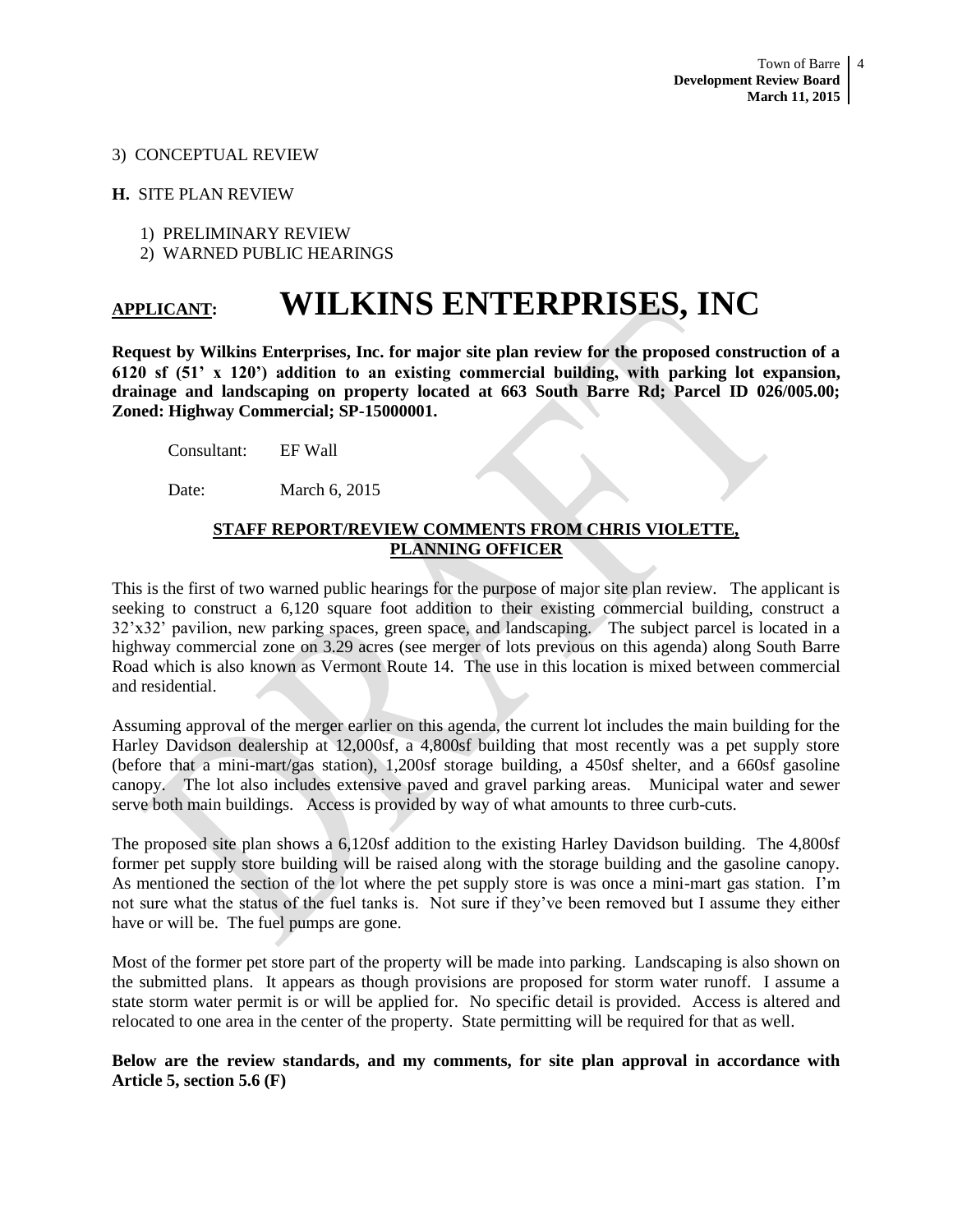#### **1.The proposed land development as it complies with or compliments the policies, regulations, standards, and goals of the Town's Zoning Bylaw and its most recently adopted Town Plan;**

The proposal complies with both the Town's Zoning Bylaw and the Town Plan as a commercial use in a highway commercial zone. The Town Plan supports the project in several ways including economic development and in improving aesthetics.

# **2. The convenience and safety of vehicular movement within the site, and in relation to adjacent areas of vehicular movement. This includes consideration of access management in regards to entrances and exits for the subject site;**

The proposal significantly changes the current traffic pattern and movements within the site. A new entry and exit will be incorporated into the center of the property with traffic flow being direct one way both to the North around the parking lot and to the South around the existing building. Access management is improved with this proposal pending AOT permitting.

# **3. The convenience and safety of pedestrian movement within the site, and in relation to adjacent areas of pedestrian movement. Also included for consideration is the relationship to any pedestrian access deemed necessary for adjacent properties and along public roads;**

Plans do not show any real accommodations for pedestrian traffic once on site. Pedestrians will share the parking lot however given the nature of the business I would expect conflict with pedestrians to be minimal.

# **4. Storm water and drainage to insure adequate consideration of storm water runoff and drainage issues in order to minimize the impacts of any development project on the adjacent property, the environment, and the Town. The applicant shall bear the responsibility for obtaining and meeting any and all permitting requirements of the appropriate state agency. The Town Engineer shall review the storm water runoff and drainage plan and shall approve the site plan and sign off on the design before the project may be approved;**

Other than showing an area reserved for a retention pond and a swale, no real stormwater drainage plan is shown. More detail would likely be helpful during the presentation to better understand how stormwater is being mitigated.

# **5. The protection of historic or natural environmental features on the property under review, as well as on the adjacent areas;**

There is no known historic features with regard to this site. This site has been used commercially for some time. Much of the land is filled land from years ago. There have been environmental concerns with regard to contaminants from the gasoline use. This site is or was on the States list of hazardous sites. More information as to the current status during presentation would be helpful.

#### **6. The impact of new development on public utilities such as water and sewer infrastructure and on other users/consumers;**

Both the Wilkins Harley Davidson location and the former pet store location have existed for quite some time at this location. Both are or have been serviced by municipal sewer and water. Removal of the pet store building will reduce sewer allocation by at least one equivalent unit if not two. No other impact on public utilities is anticipated.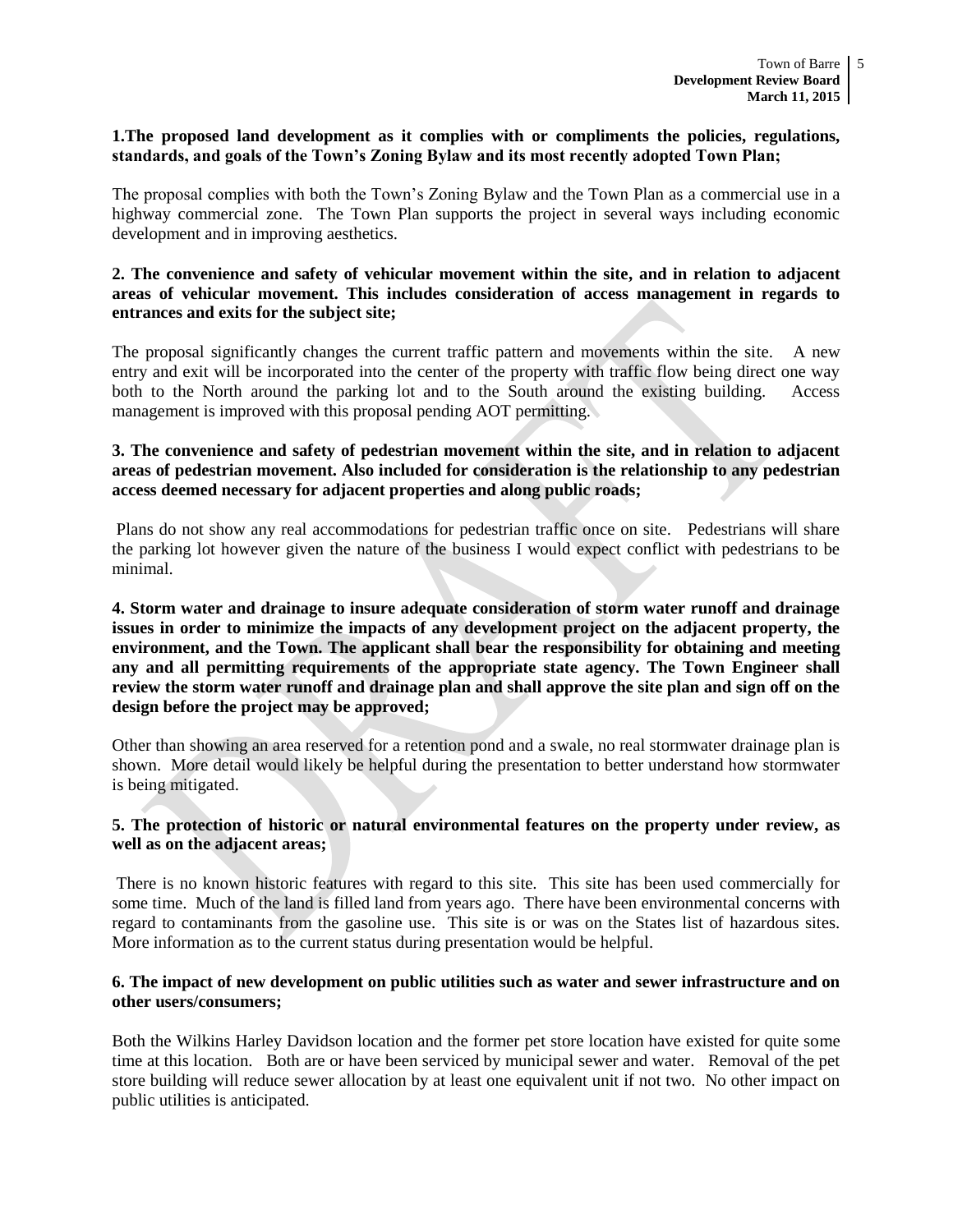#### **7. Signage that meets or exceeds the criteria established in this Bylaw, Article 7, Sec. 7.5.**

Plans are not clear as to whether there will be any additional signage.

#### **8. The utilization of renewable energy resources;**

Plans do not indicate that any renewable energy resources are being proposed.

# **9. Landscaping and/or screening to assist in mitigating undue impact of the proposed land development upon neighboring landowners;**

The plans show eight unspecified species of trees being planted. No other landscaping is shown.

# **10. The adequacy of parking as well as loading and unloading facilities including their impact on surrounding traffic patterns, in accordance with the provisions established in Article 3, Sec. 3.6 of this bylaw.**

Plans show extensive new parking lot being created. The addition to the building will impact several parking spaces but many are added to the North. The plans show 92 parking spaces being provided and that 93 are required based on a building of 18,511sf. Parking lots will be paved and lighted.

As indicated above, the plans show that the project will be short one parking space. The business has received a deviation from parking requirements in the past because of the nature of the business being so motorcycle based. The proposed plan probably comes closer to meeting the standard than before. I belief parking is adequate as shown.

No new loading or unloading areas are indicated on the plans.

In the end, two existing commercial properties are turned into one. So while losing the commercial property may be a negative, another is improving and the site plan shows a considerable enhancement to the aesthetics in this area of Town. The new landscaped parking area and green space that is likely to be created should be a plus.

The plans do leave some questions with regard to some of the site plan criteria but this is only the first of two public hearings and I'm sure the applicants can provide more detail.

# **ADDITIONAL COMMENTS:**

 $\overline{\phantom{a}}$ 

CV stated that the existing gas tanks have been removed and this site has a clean bill of health from the State of Vermont.

CV stated that most of the former store lot will be made into parking.

CV stated that number 2 is because the owners will be abandoning the existing three entrances in favor of one in the center of the lot.

CV stated that Greg Lord can expand on the stormwater plan.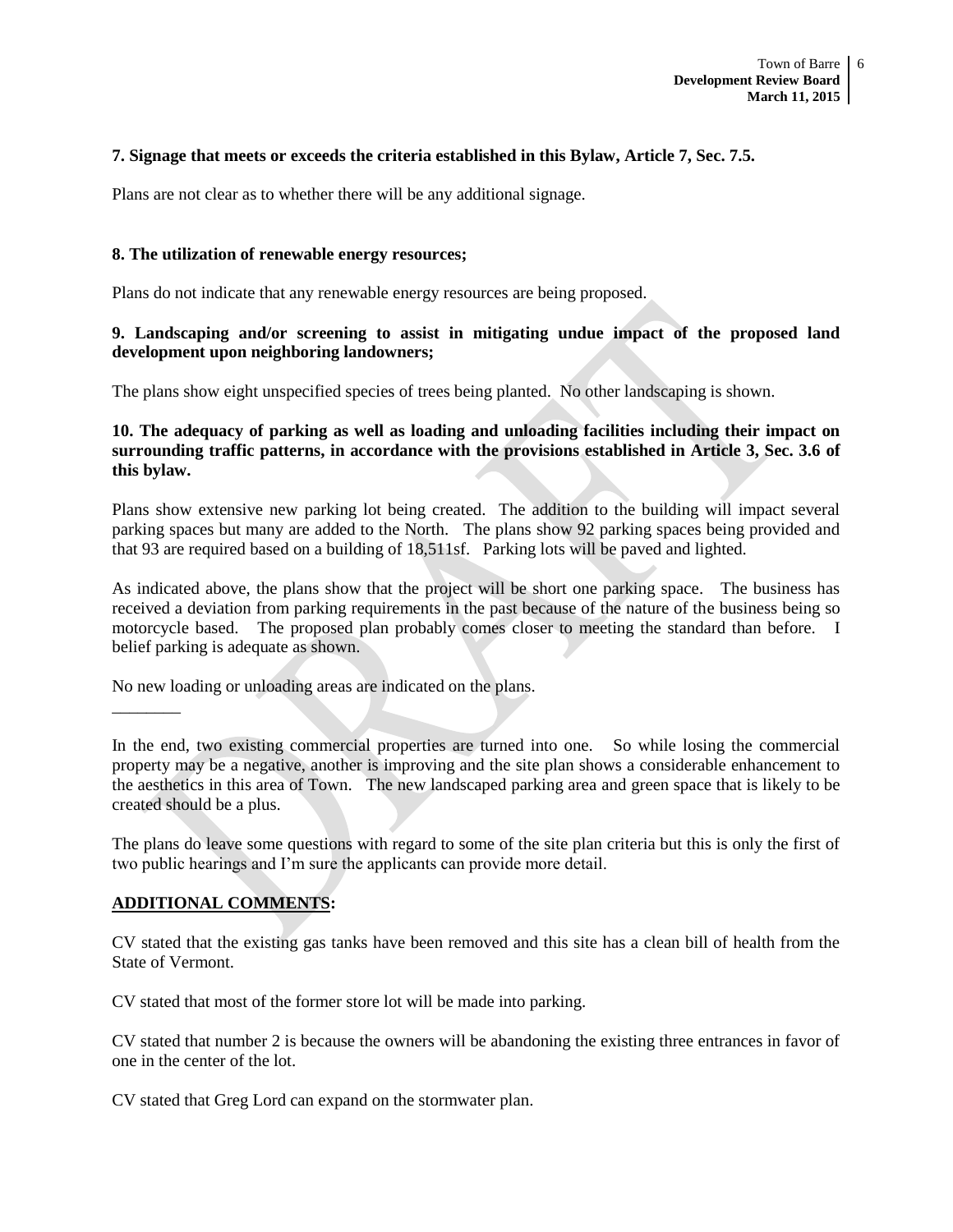The parking scheme shows one less parking spot than required.

Greg Lord stated that there will be a pathway for people to cross the street.

Lord stated that the wastewater system will be finalized by the next meeting.

Lord stated that the front of the building will be retail and the back will be parts. The entrance will not change.

Lord stated that a landscaping plan will be available by the next meeting with some type of road frontage feature.

Lord stated that free standing sign will be relocated to the new entrance, proposing no new signage.

Valsangiacomo inquired about lighting; Lord stated that there are 6 pole mounted lights in the new parking area done according to ACT 250.

Hameline asked about the pavilion; Lord said there will be lighting in the ceiling area with electrical service.

Hameline asked if there will be late night events; John Lyon stated maybe once a year, there are not a lot late night events.

Sanborn asked if the lights will be LED; Lord stated yes.

Lyon stated this is adding on more retail, parts storage and office space. They plan to hire 4-5 more employees.

Sanborn stated the requirement is a parking space for every 200 sf, but there's a condition that if you provide for the space, you may not have to build it.

Wilkin stated the plan is to pave the parking lot, especially for training.

Sanborn reminded the applicants about landscaping.

Hameline asked if the current sign is lit; Lyon stated that it is lit on a timer.

Nancy Compo, 670 S Barre Rd, stated that a truck cannot back up in the parking lot; Lord showed how the delivery truck will maneuver.

Compo asked why the entrance is where it is and not more north; Lord stated it the location is functional.

Compo stated there isn't enough parking shown with only 88; Lord stated there are 92 parking spots listed.

Compo stated the events are out of control, with the amount of motorcycles and drinking.

Compo would like to see something done about the noise.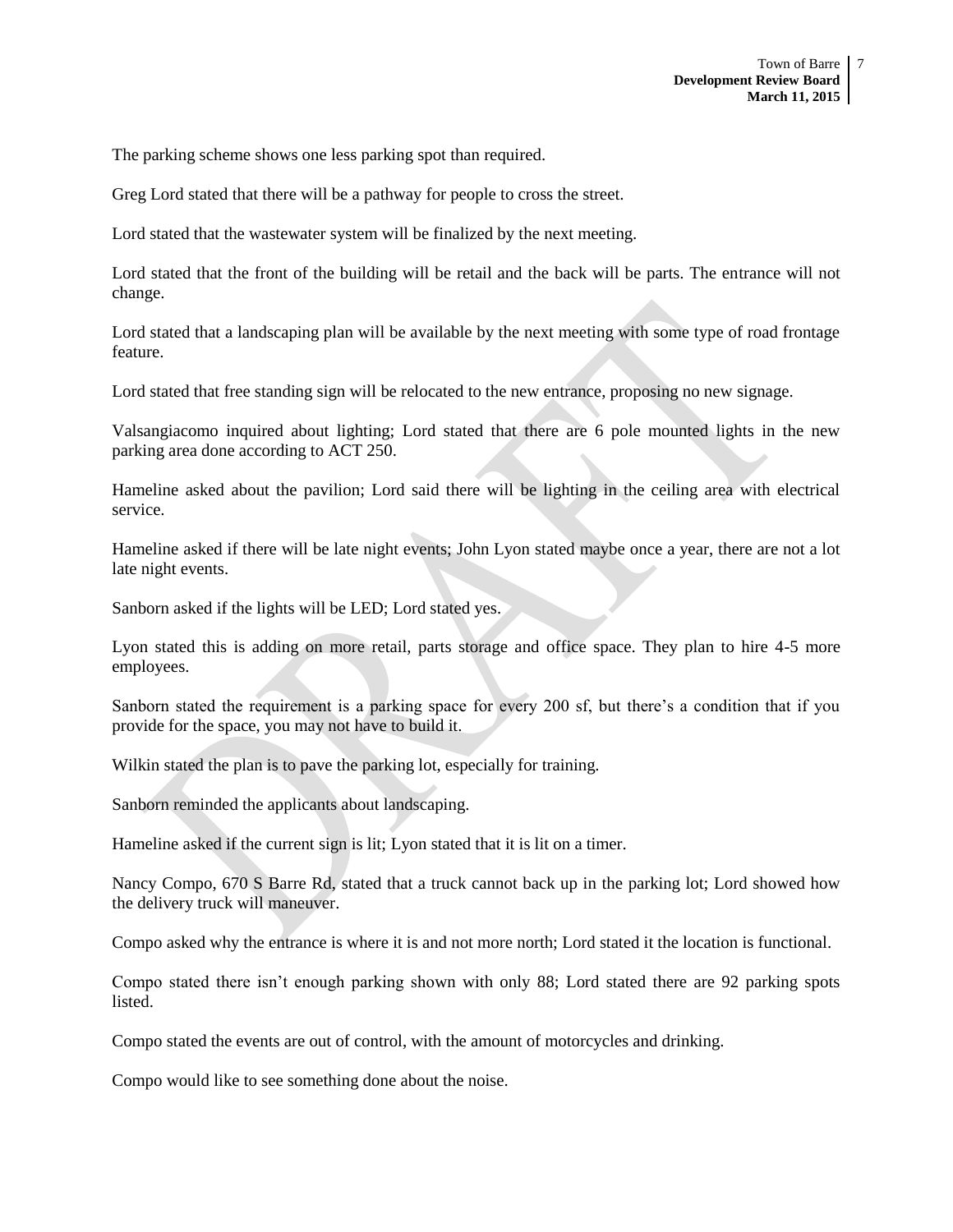Compo stated that she's never seen the tanks removed from the gas station and would like to see the testing report; Lord stated that it's all public record and the site was given a clean bill of health.

Thygesen asked if there will be curbing on the inside; Lord stated only at the entrance.

# **MOTION & RECOMMENDATION:**

*On a motion by Thygesen, seconded by Reaves, the Development Review Board voted to grant preliminary approval for the request by Wilkins Enterprises, Inc. for major site plan review for the proposed construction of a 6120 sf (51' x 120') addition to an existing commercial building, with parking lot expansion, drainage and landscaping on property located at 663 South Barre Rd; Parcel ID 026/005.00; Zoned: Highway Commercial; SP-15000001. Next hearing is scheduled for April 8, 2015*

# **DISCUSSION:**

CONDITIONS Yes\_\_\_\_ No\_\_\_\_ MOTION BY: THYGESEN SECOND BY: REAVES

#### **ROLL CALL:**

Mark Nicholson \_ABSENT Charles Thygesen, Sr. <u>YES</u> Jon Valsangiacomo YES Cedric Sanborn <u>\_YES</u> Shaun Driscoll \_YES\_ Mark Reaves YES Greg Richards YES \*Jim Fecteau \_\_ \_\_ \*John Hameline \_\_YES\_\_\_

*\*Alternate Development Review Board Members*

3) CONCEPTUAL REVIEW

- **I.** CONDITIONAL USE REVIEW (WARNED PUBLIC HEARINGS)
- **J.** VARIANCES (WARNED PUBLIC HEARINGS)
- **K.** FLOOD HAZARD REVIEW
- **L.** APPEALS OF ZONING ADMINISTRATORS DECISIONS
- **M.** OTHER
- **N.** FOLLOW-UPS
- **O.** CORRESPONDENCE

STATE TOWN MISCELLANEOUS